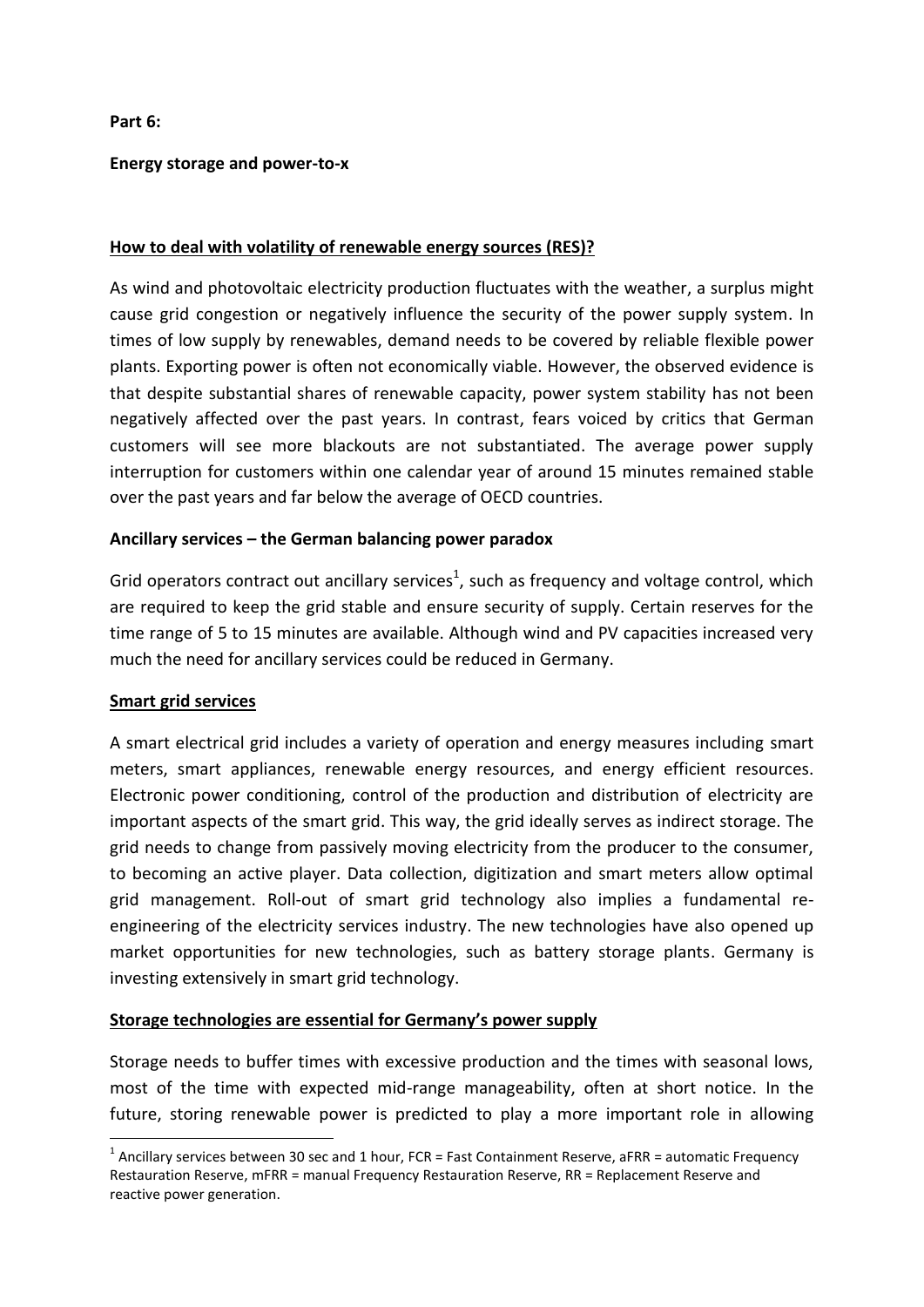Germany to give up fossil fuels altogether, alongside flexibility options like [demand-side](https://www.cleanenergywire.org/glossary/letter_d#demand-side_management)  [management](https://www.cleanenergywire.org/glossary/letter_d#demand-side_management) and sufficient grid infrastructure.

# **Pumped storage**

Pumped storage has been a time-tested method. In pumped storage, water is pumped into a reservoir in times of low demand and low electricity price. In times of high demand, the water is released, running through turbines to generate electricity. Unfortunately, Germany's geography places significant restrictions on the possibility of developing new pumped storage capacity. An enforced interconnection to Norway shall make use of the vast hydro and storage potential in the Scandinavian country.

# **Batteries**

Battery technology is one way to store energy. Some industry players already use battery [storage](https://www.cleanenergywire.org/glossary/letter_s#storage) plants to balance short-term fluctuations in power supply and to keep the grid stable. More and more battery storage systems are currently installed by home owners with a PV system on their roof. Around half of all newly installed PV systems nowadays are planned with a storage system. Costs for Solar storage systems have halved since 2013 according to information by the Solar Industry Association BSW-Solar. Meanwhile over 130,000 solar storage units are in operation in Germany. However, operators argue that the current design of the power market does not offer sufficient financial incentive for the development of battery plants.

Small batteries play an increasingly important role in ordinary households, as roof top solar panels now come with small energy storage systems. In the future, energy will also be stored in the batteries of electric vehicles.

At present, several demonstration and commercial projects have been put in operation for long term storage in large battery systems. Those batteries reach the size of huge containers or small houses. Longer term [storage](https://www.cleanenergywire.org/glossary/letter_s#storage) would require the availability of much larger volumes of power, which in turn would call for other solutions, for example power to gas conversion.

# **Power-to-gas or power-to-x Technology**

So far, the shift to RES in Germany has been largely limited to the power sector. In order to reduce emissions from heating and transport and to enable renewable power to be stored, renewable electricity can be converted into heat or [fuels, such as synthetic methane,](https://www.cleanenergywire.org/factsheets/technologies-energiewende)  [hydrogen, and liquid fuels](https://www.cleanenergywire.org/factsheets/technologies-energiewende). These can be used as "climate-neutral" energy in the heating, electricity or transport sectors.

Therefore, power-to-gas technologies occupy a prominent place in Germany's plans for longterm energy storage, future mobility, and fuel strategy. A study done by the Fraunhofer Institute indicated that deep decarbonization (90%) in Germany requires up to 117 GW of power-to-X technologies.